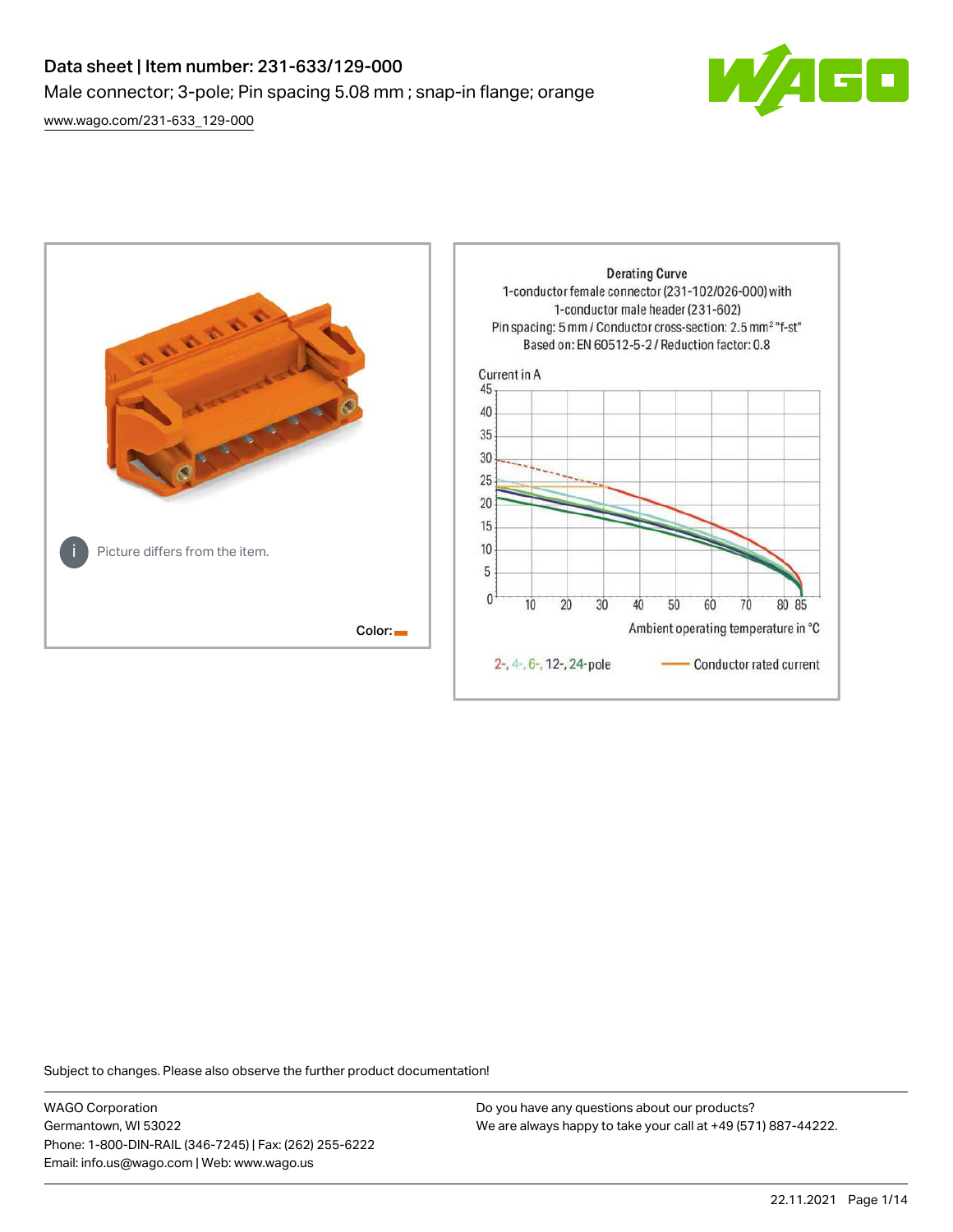



#### Item description

- $\blacksquare$ Universal connection for all conductor types
- $\blacksquare$ Easy cable pre-assembly and on-unit wiring via vertical and horizontal CAGE CLAMP® actuation
- $\blacksquare$ For wire-to-wire and board-to-wire connections
- $\blacksquare$ Versions available with snap-in mounting feet or flanges for panel or through-panel mounting
- П With coding fingers

## Data Notes

Safety information 1 The MCS – MULTI CONNECTION SYSTEM includes connectors without breaking capacity in accordance with DIN EN 61984. When

Subject to changes. Please also observe the further product documentation!  $\mathbf{u}$ 

WAGO Corporation Germantown, WI 53022 Phone: 1-800-DIN-RAIL (346-7245) | Fax: (262) 255-6222 Email: info.us@wago.com | Web: www.wago.us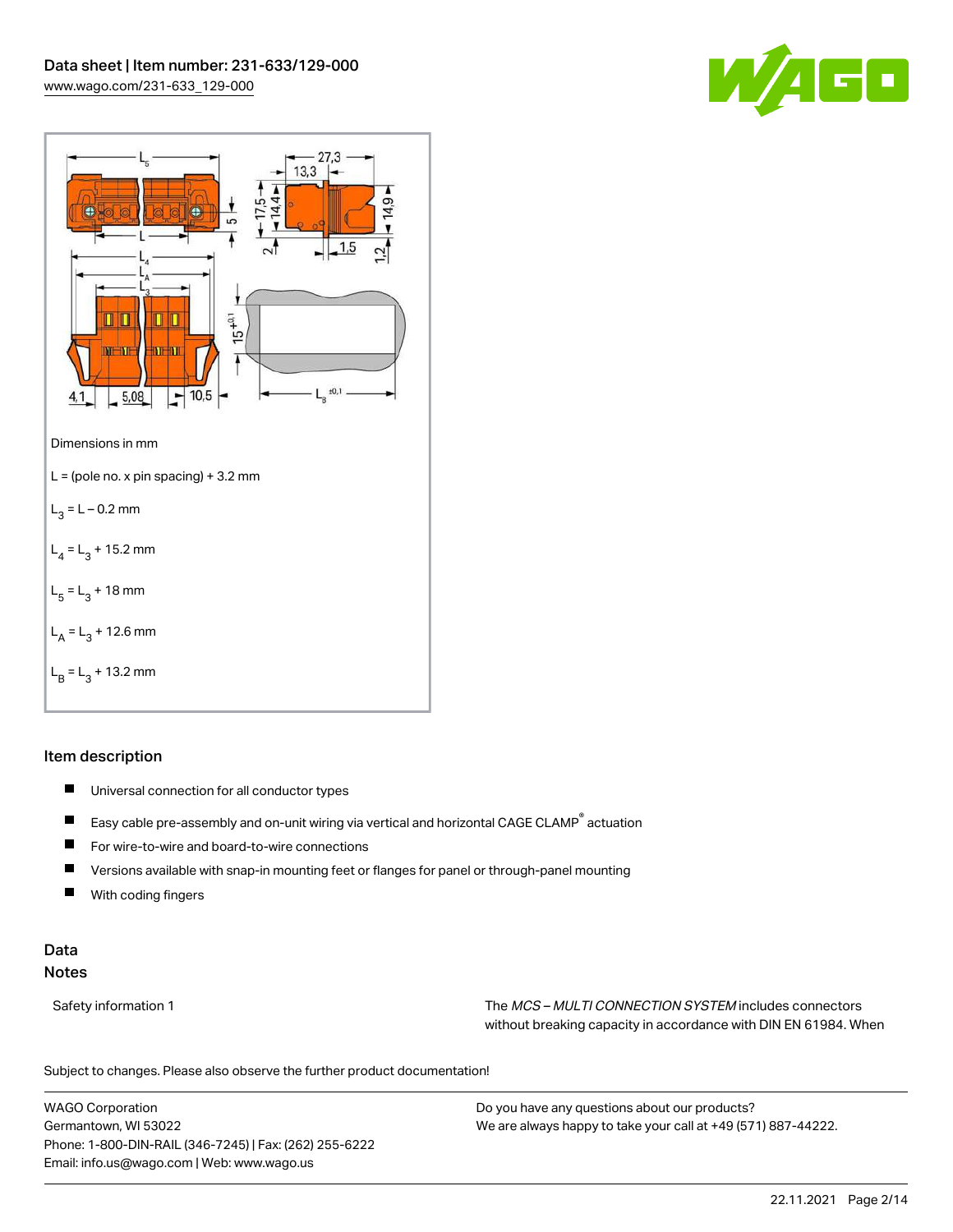

used as intended, these connectors must not be connected /disconnected when live or under load. The circuit design should ensure header pins, which can be touched, are not live when unmated.

|           | ----------                                                       |
|-----------|------------------------------------------------------------------|
| Variants: | Other pole numbers                                               |
|           | Gold-plated or partially gold-plated contact surfaces            |
|           | Other versions (or variants) can be requested from WAGO Sales or |
|           | configured at https://configurator.wago.com/                     |

## Electrical data

#### IEC Approvals

| Ratings per                 | IEC/EN 60664-1                                                       |
|-----------------------------|----------------------------------------------------------------------|
| Rated voltage (III / 3)     | 320 V                                                                |
| Rated surge voltage (III/3) | 4 <sub>kV</sub>                                                      |
| Rated voltage (III/2)       | 320 V                                                                |
| Rated surge voltage (III/2) | 4 <sub>k</sub> V                                                     |
| Nominal voltage (II/2)      | 630 V                                                                |
| Rated surge voltage (II/2)  | 4 <sub>k</sub> V                                                     |
| Rated current               | 12A                                                                  |
| Legend (ratings)            | (III / 2) $\triangleq$ Overvoltage category III / Pollution degree 2 |

### UL Approvals

| Approvals per                  | UL 1059 |
|--------------------------------|---------|
| Rated voltage UL (Use Group B) | 300 V   |
| Rated current UL (Use Group B) | 15A     |
| Rated voltage UL (Use Group D) | 300 V   |
| Rated current UL (Use Group D) | 10 A    |

### Ratings per UL

| Rated voltage UL 1977 | 600 V |
|-----------------------|-------|
| Rated current UL 1977 |       |

#### CSA Approvals

| Approvals per                   | <b>CSA</b> |
|---------------------------------|------------|
| Rated voltage CSA (Use Group B) | 300 V      |
| Rated current CSA (Use Group B) | 15 A       |
| Rated voltage CSA (Use Group D) | 300 V      |

Subject to changes. Please also observe the further product documentation!

| <b>WAGO Corporation</b>                                | Do you have any questions about our products?                 |
|--------------------------------------------------------|---------------------------------------------------------------|
| Germantown, WI 53022                                   | We are always happy to take your call at +49 (571) 887-44222. |
| Phone: 1-800-DIN-RAIL (346-7245)   Fax: (262) 255-6222 |                                                               |
| Email: info.us@wago.com   Web: www.wago.us             |                                                               |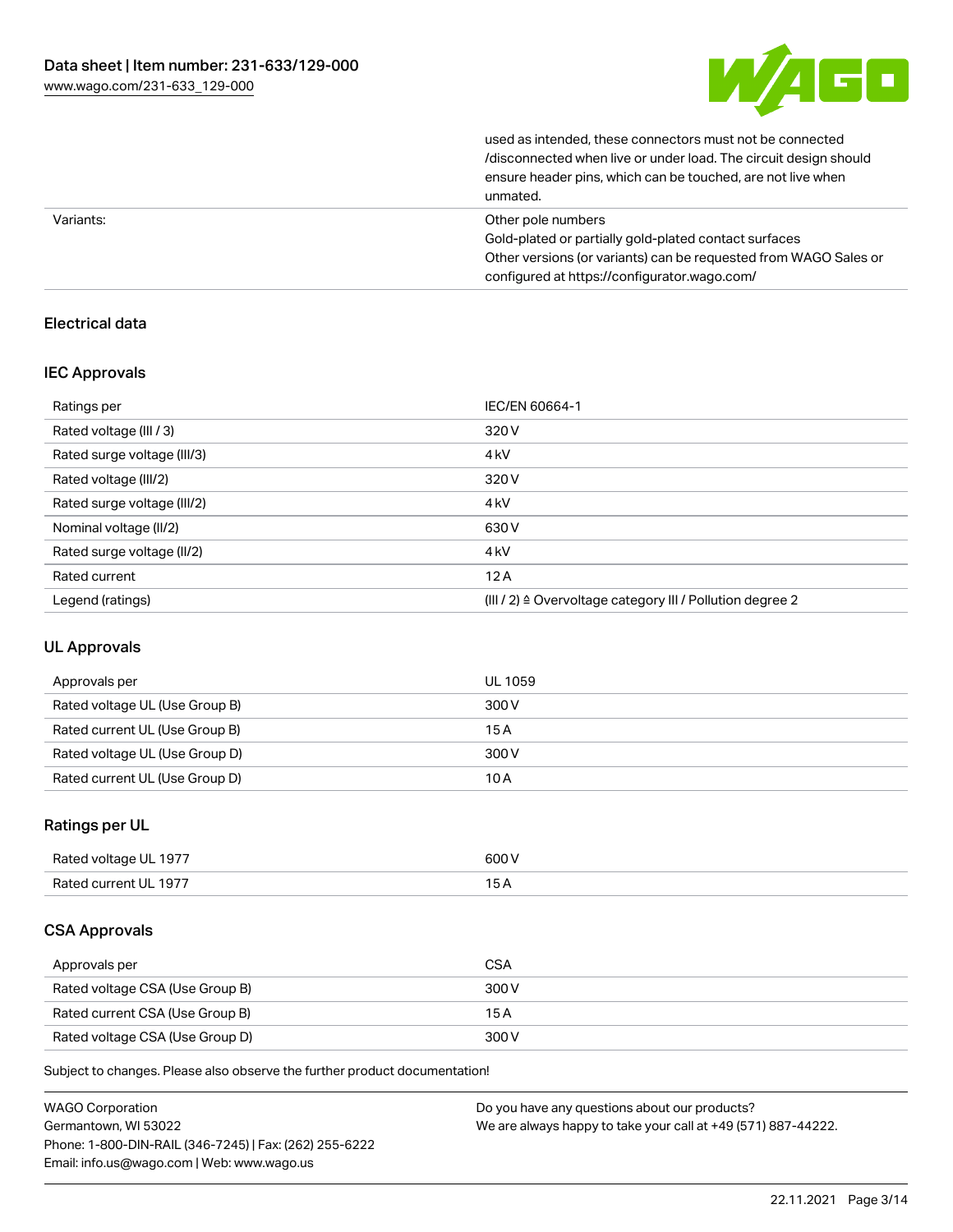

| Rated current CSA (Use Group D) | 10 A |
|---------------------------------|------|
|---------------------------------|------|

#### Connection data

| Total number of connection points |  |
|-----------------------------------|--|
| Total number of potentials        |  |
| Number of connection types        |  |
| Number of levels                  |  |

#### Connection 1

| Connection technology                             | CAGE CLAMP®                             |
|---------------------------------------------------|-----------------------------------------|
| Actuation type                                    | Operating tool                          |
| Solid conductor                                   | $0.082.5$ mm <sup>2</sup> / 28  12 AWG  |
| Fine-stranded conductor                           | $0.08$ 2.5 mm <sup>2</sup> / 28  12 AWG |
| Fine-stranded conductor; with insulated ferrule   | $0.251.5$ mm <sup>2</sup>               |
| Fine-stranded conductor; with uninsulated ferrule | $0.252.5$ mm <sup>2</sup>               |
| Strip length                                      | $89$ mm / 0.31  0.35 inch               |
| Number of poles                                   | 3                                       |
| Conductor entry direction to mating direction     | 0°                                      |

## Physical data

| Pin spacing | 5.08 mm / 0.2 inch    |
|-------------|-----------------------|
| Width       | 36.24 mm / 1.427 inch |
| Height      | 17.5 mm / 0.689 inch  |
| Depth       | 27.5 mm / 1.083 inch  |

#### Mechanical data

| Housing sheet thickness | $0.5$ 2.5 mm / 0.02  0.098 inch |
|-------------------------|---------------------------------|
| Mounting type           | Snap-in                         |
| Mounting type           | Feed-through mounting           |

#### Plug-in connection

| Contact type (pluggable connector) | Male connector/plug |
|------------------------------------|---------------------|
| Connector (connection type)        | for conductor       |
| Mismating protection               | No                  |
| Locking of plug-in connection      | Threaded flange     |

Subject to changes. Please also observe the further product documentation! Material data

| <b>WAGO Corporation</b>                                | Do you have any questions about our products?                 |
|--------------------------------------------------------|---------------------------------------------------------------|
| Germantown, WI 53022                                   | We are always happy to take your call at +49 (571) 887-44222. |
| Phone: 1-800-DIN-RAIL (346-7245)   Fax: (262) 255-6222 |                                                               |
| Email: info.us@wago.com   Web: www.wago.us             |                                                               |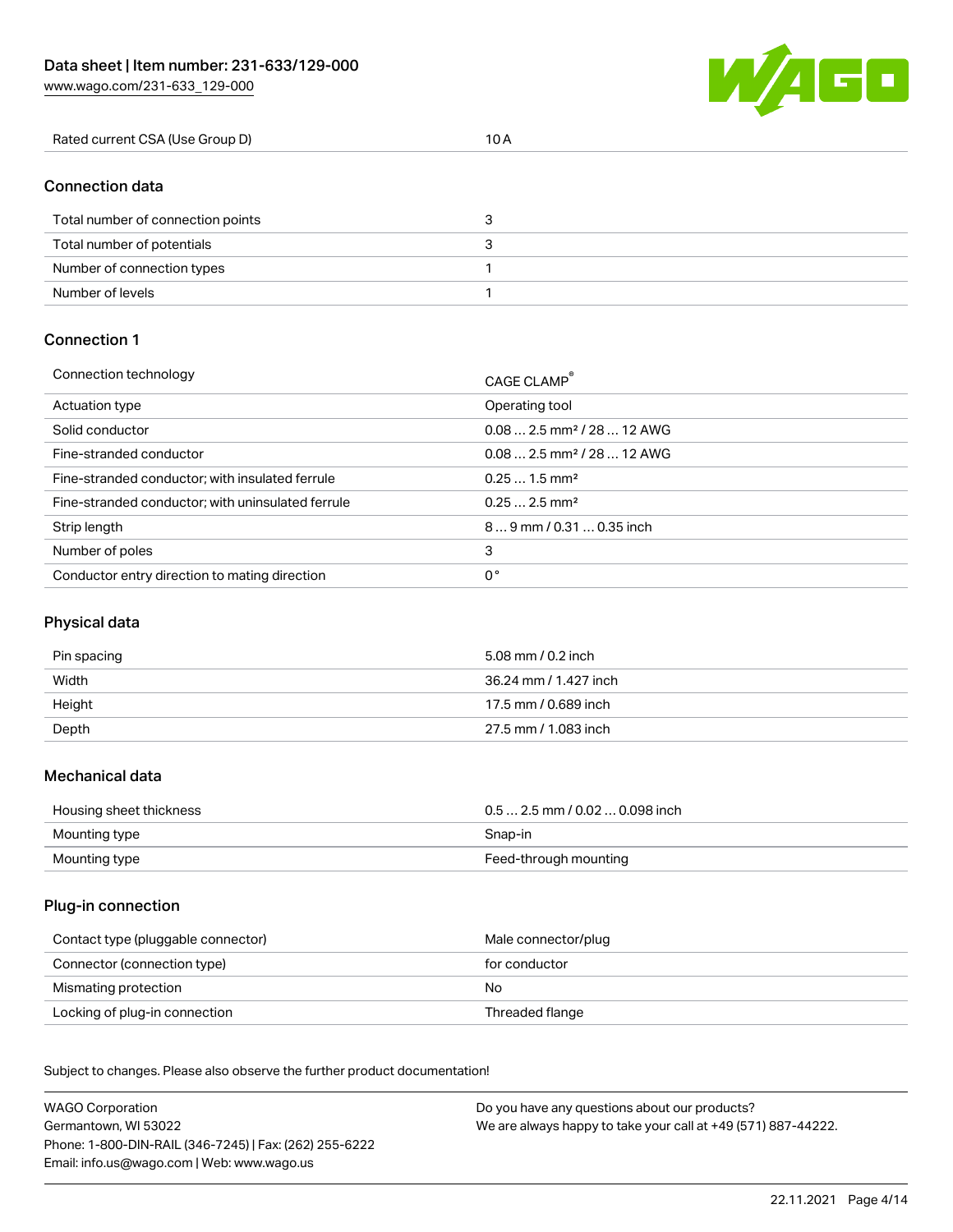

## Material data

| Color                       | orange                                 |
|-----------------------------|----------------------------------------|
| Material group              |                                        |
| Insulation material         | Polyamide (PA66)                       |
| Flammability class per UL94 | V <sub>0</sub>                         |
| Clamping spring material    | Chrome nickel spring steel (CrNi)      |
| Contact material            | Electrolytic copper (E <sub>Cu</sub> ) |
| Contact plating             | tin-plated                             |
| Fire load                   | 0.16MJ                                 |
| Weight                      | 7.5 g                                  |

#### Environmental requirements

| Limit temperature range | .+100 $^{\circ}$ C<br>-60 |
|-------------------------|---------------------------|
|-------------------------|---------------------------|

## Commercial data

| Product Group         | 3 (Multi Conn. System) |
|-----------------------|------------------------|
| PU (SPU)              | 50 Stück               |
| Packaging type        | box                    |
| Country of origin     | DE                     |
| <b>GTIN</b>           | 4050821279983          |
| Customs tariff number | 8536694040             |

### Approvals / Certificates

#### Country specific Approvals

| Logo | Approval                                            | <b>Additional Approval Text</b> | Certificate<br>name |
|------|-----------------------------------------------------|---------------------------------|---------------------|
|      | <b>CB</b><br>DEKRA Certification B.V.               | IEC 61984                       | NL-39756            |
|      | <b>CSA</b><br>DEKRA Certification B.V.              | C <sub>22.2</sub>               | 1466354             |
| EMA  | <b>KEMA/KEUR</b><br><b>DEKRA Certification B.V.</b> | EN 61984                        | 2190761.01          |

#### Ship Approvals

Subject to changes. Please also observe the further product documentation!

| <b>WAGO Corporation</b>                                | Do you have any questions about our products?                 |
|--------------------------------------------------------|---------------------------------------------------------------|
| Germantown, WI 53022                                   | We are always happy to take your call at +49 (571) 887-44222. |
| Phone: 1-800-DIN-RAIL (346-7245)   Fax: (262) 255-6222 |                                                               |
| Email: info.us@wago.com   Web: www.wago.us             |                                                               |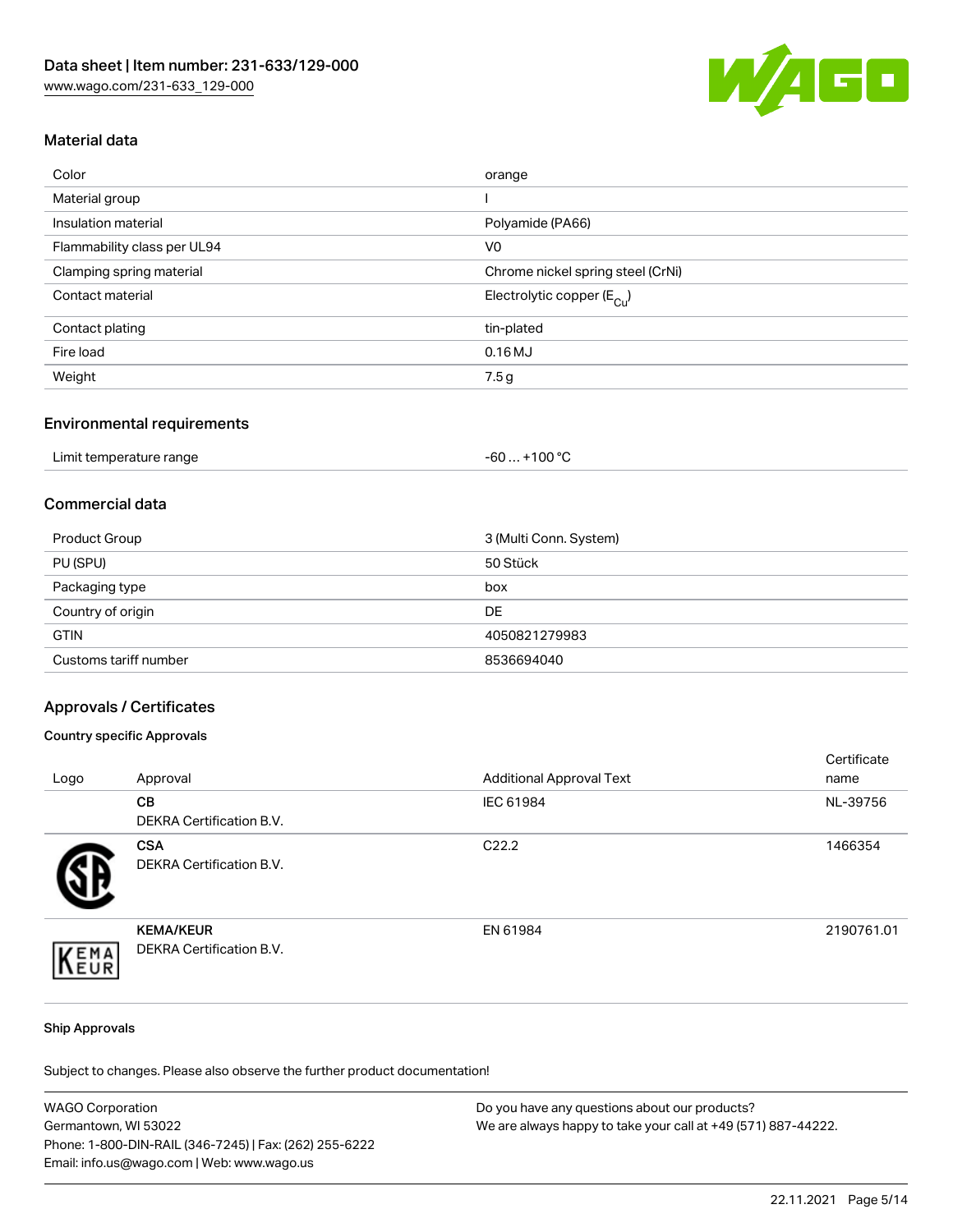[www.wago.com/231-633\\_129-000](http://www.wago.com/231-633_129-000)



| Logo                                             | Approval                                                                                                                                    | <b>Additional Approval Text</b> | Certificate<br>name              |
|--------------------------------------------------|---------------------------------------------------------------------------------------------------------------------------------------------|---------------------------------|----------------------------------|
|                                                  | BV<br>Bureau Veritas S.A.                                                                                                                   | <b>IEC 60998</b>                | 11915/D0<br><b>BV</b>            |
| <b>UL-Approvals</b>                              |                                                                                                                                             |                                 |                                  |
| Logo                                             | Approval                                                                                                                                    | <b>Additional Approval Text</b> | Certificate<br>name              |
|                                                  | cURus<br>Underwriters Laboratories Inc.                                                                                                     | <b>UL 1059</b>                  | E45172                           |
|                                                  | <b>UR</b><br>Underwriters Laboratories Inc.                                                                                                 | <b>UL 1977</b>                  | E45171                           |
|                                                  |                                                                                                                                             |                                 |                                  |
| Counterpart                                      | Item no.231-303/107-000<br>Female plug; 3-pole; screw interlocking flange; 12 AWG max; pin spacing 5.08 mm; 1 conductor per<br>pole; orange |                                 | www.wago.com/231-303/107-<br>000 |
| <b>Optional accessories</b><br>Insulations stops |                                                                                                                                             |                                 |                                  |
| Insulation stop                                  |                                                                                                                                             |                                 |                                  |
| LEEEE                                            | Item no.: 231-672<br>Insulation stop; 0.75 - 1 mm <sup>2</sup> ; dark gray                                                                  |                                 | www.wago.com/231-672             |
|                                                  | Item no.: 231-670<br>Insulation stop; 0.08-0.2 mm <sup>2</sup> / 0.2 mm <sup>2</sup> "s"; white                                             |                                 | www.wago.com/231-670             |
| LEEEE<br>LEEL                                    | Item no.: 231-671<br>Insulation stop; 0.25 - 0.5 mm <sup>2</sup> ; light gray                                                               |                                 | www.wago.com/231-671             |
| Coding                                           |                                                                                                                                             |                                 |                                  |

WAGO Corporation Germantown, WI 53022 Phone: 1-800-DIN-RAIL (346-7245) | Fax: (262) 255-6222 Email: info.us@wago.com | Web: www.wago.us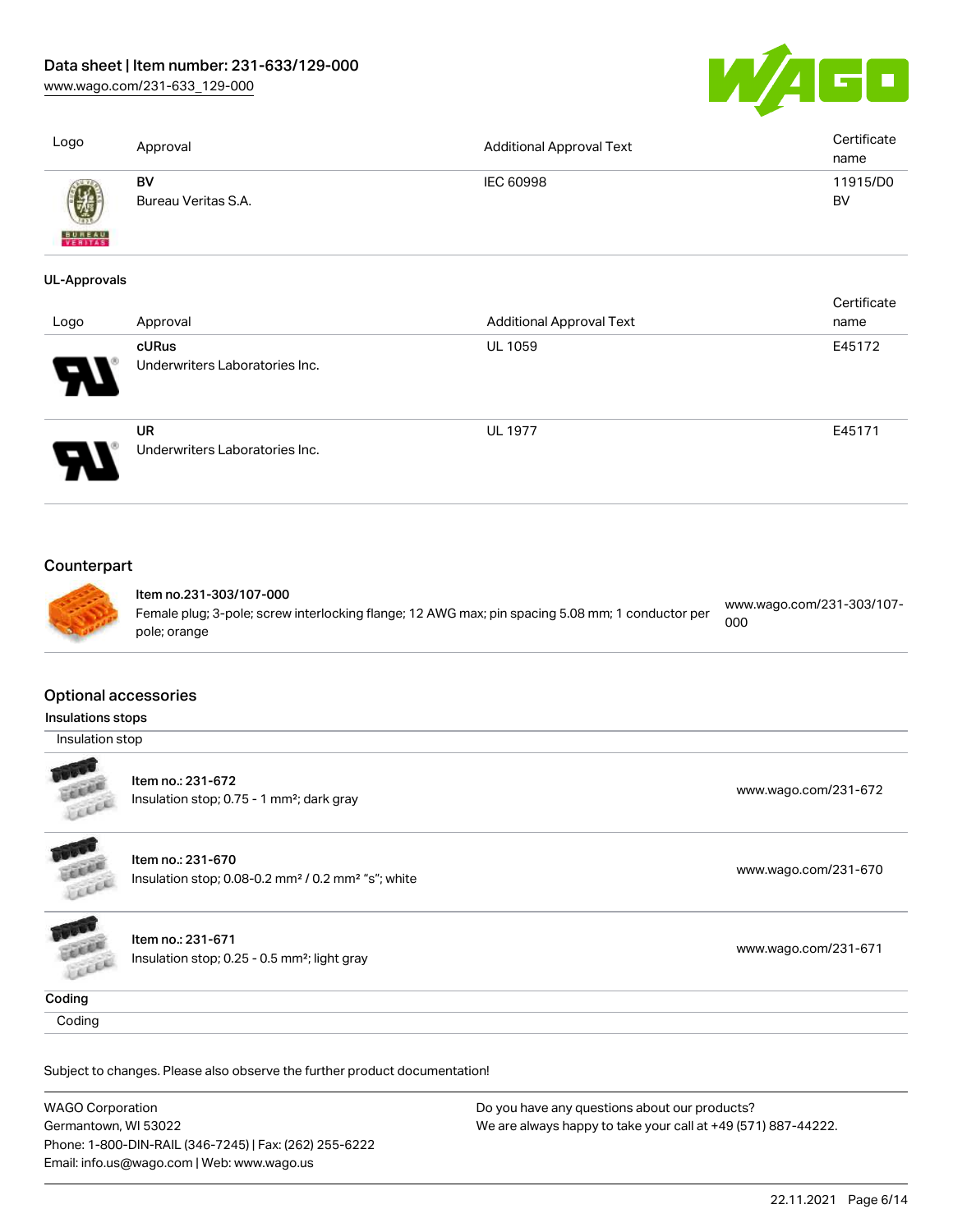Item no.: 231-129

[www.wago.com/231-633\\_129-000](http://www.wago.com/231-633_129-000)

a, a



[www.wago.com/231-129](http://www.wago.com/231-129)

Coding key; snap-on type; light gray

| <b>Ferrules</b> |                                                                                                                                                                                    |                      |
|-----------------|------------------------------------------------------------------------------------------------------------------------------------------------------------------------------------|----------------------|
| Ferrule         |                                                                                                                                                                                    |                      |
|                 | Item no.: 216-101<br>Ferrule; Sleeve for 0.5 mm <sup>2</sup> / AWG 22; uninsulated; electro-tin plated; silver-colored                                                             | www.wago.com/216-101 |
|                 | Item no.: 216-104<br>Ferrule; Sleeve for 1.5 mm <sup>2</sup> / AWG 16; uninsulated; electro-tin plated; silver-colored                                                             | www.wago.com/216-104 |
|                 | Item no.: 216-106<br>Ferrule; Sleeve for 2.5 mm <sup>2</sup> / AWG 14; uninsulated; electro-tin plated; silver-colored                                                             | www.wago.com/216-106 |
|                 | Item no.: 216-102<br>Ferrule; Sleeve for 0.75 mm <sup>2</sup> / AWG 20; uninsulated; electro-tin plated; silver-colored                                                            | www.wago.com/216-102 |
|                 | Item no.: 216-103<br>Ferrule; Sleeve for 1 mm <sup>2</sup> / AWG 18; uninsulated; electro-tin plated                                                                               | www.wago.com/216-103 |
|                 | Item no.: 216-123<br>Ferrule; Sleeve for 1 mm <sup>2</sup> / AWG 18; uninsulated; electro-tin plated; silver-colored                                                               | www.wago.com/216-123 |
|                 | Item no.: 216-122<br>Ferrule; Sleeve for 0.75 mm <sup>2</sup> / AWG 20; uninsulated; electro-tin plated; silver-colored                                                            | www.wago.com/216-122 |
|                 | Item no.: 216-124<br>Ferrule; Sleeve for 1.5 mm <sup>2</sup> / AWG 16; uninsulated; electro-tin plated                                                                             | www.wago.com/216-124 |
|                 | Item no.: 216-142<br>Ferrule; Sleeve for 0.75 mm <sup>2</sup> / 18 AWG; uninsulated; electro-tin plated; electrolytic copper; gastight<br>crimped; acc. to DIN 46228, Part 1/08.92 | www.wago.com/216-142 |
|                 | Item no.: 216-132<br>Ferrule; Sleeve for 0.34 mm <sup>2</sup> / AWG 24; uninsulated; electro-tin plated                                                                            | www.wago.com/216-132 |
|                 | Item no.: 216-121<br>Ferrule; Sleeve for 0.5 mm <sup>2</sup> / AWG 22; uninsulated; electro-tin plated; silver-colored                                                             | www.wago.com/216-121 |
|                 | Item no.: 216-143<br>Ferrule; Sleeve for 1 mm <sup>2</sup> / AWG 18; uninsulated; electro-tin plated; electrolytic copper; gastight<br>crimped; acc. to DIN 46228, Part 1/08.92    | www.wago.com/216-143 |
|                 | Item no.: 216-131<br>Ferrule; Sleeve for 0.25 mm <sup>2</sup> / AWG 24; uninsulated; electro-tin plated; silver-colored                                                            | www.wago.com/216-131 |
|                 | Item no.: 216-141<br>Ferrule; Sleeve for 0.5 mm <sup>2</sup> / 20 AWG; uninsulated; electro-tin plated; electrolytic copper; gastight<br>crimped; acc. to DIN 46228, Part 1/08.92  | www.wago.com/216-141 |
|                 | Item no.: 216-152<br>Ferrule; Sleeve for 0.34 mm <sup>2</sup> / AWG 24; uninsulated; electro-tin plated                                                                            | www.wago.com/216-152 |
|                 | Item no.: 216-203<br>Ferrule; Sleeve for 1 mm <sup>2</sup> / AWG 18; insulated; electro-tin plated; red                                                                            | www.wago.com/216-203 |

WAGO Corporation Germantown, WI 53022 Phone: 1-800-DIN-RAIL (346-7245) | Fax: (262) 255-6222 Email: info.us@wago.com | Web: www.wago.us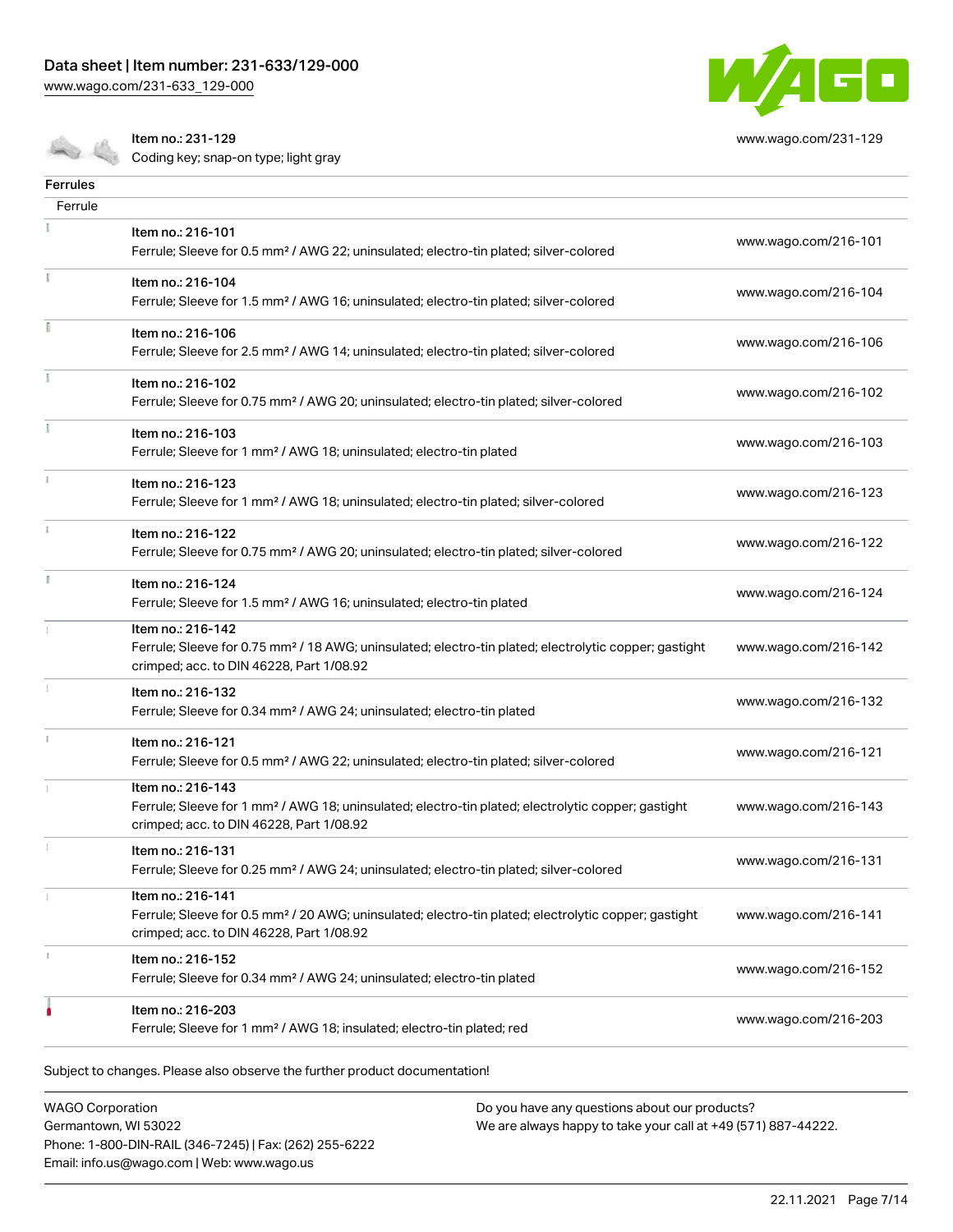## Data sheet | Item number: 231-633/129-000

[www.wago.com/231-633\\_129-000](http://www.wago.com/231-633_129-000)



|    | Item no.: 216-202<br>Ferrule; Sleeve for 0.75 mm <sup>2</sup> / 18 AWG; insulated; electro-tin plated; gray                                                                                             | www.wago.com/216-202 |
|----|---------------------------------------------------------------------------------------------------------------------------------------------------------------------------------------------------------|----------------------|
| T. | Item no.: 216-151<br>Ferrule; Sleeve for 0.25 mm <sup>2</sup> / AWG 24; uninsulated; electro-tin plated                                                                                                 | www.wago.com/216-151 |
| 1  | Item no.: 216-204<br>Ferrule; Sleeve for 1.5 mm <sup>2</sup> / AWG 16; insulated; electro-tin plated; black                                                                                             | www.wago.com/216-204 |
|    | Item no.: 216-144<br>Ferrule; Sleeve for 1.5 mm <sup>2</sup> / AWG 16; uninsulated; electro-tin plated; electrolytic copper; gastight<br>crimped; acc. to DIN 46228, Part 1/08.92; silver-colored       | www.wago.com/216-144 |
|    | Item no.: 216-201<br>Ferrule; Sleeve for 0.5 mm <sup>2</sup> / 20 AWG; insulated; electro-tin plated; white                                                                                             | www.wago.com/216-201 |
|    | Item no.: 216-223<br>Ferrule; Sleeve for 1 mm <sup>2</sup> / AWG 18; insulated; electro-tin plated; red                                                                                                 | www.wago.com/216-223 |
|    | Item no.: 216-241<br>Ferrule; Sleeve for 0.5 mm <sup>2</sup> / 20 AWG; insulated; electro-tin plated; electrolytic copper; gastight<br>crimped; acc. to DIN 46228, Part 4/09.90; white                  | www.wago.com/216-241 |
|    | Item no.: 216-242<br>Ferrule; Sleeve for 0.75 mm <sup>2</sup> / 18 AWG; insulated; electro-tin plated; electrolytic copper; gastight<br>crimped; acc. to DIN 46228, Part 4/09.90; gray                  | www.wago.com/216-242 |
|    | Item no.: 216-222<br>Ferrule; Sleeve for 0.75 mm <sup>2</sup> / 18 AWG; insulated; electro-tin plated; gray                                                                                             | www.wago.com/216-222 |
|    | Item no.: 216-221<br>Ferrule; Sleeve for 0.5 mm <sup>2</sup> / 20 AWG; insulated; electro-tin plated; white                                                                                             | www.wago.com/216-221 |
|    | Item no.: 216-224<br>Ferrule; Sleeve for 1.5 mm <sup>2</sup> / AWG 16; insulated; electro-tin plated; black                                                                                             | www.wago.com/216-224 |
|    | Item no.: 216-243<br>Ferrule; Sleeve for 1 mm <sup>2</sup> / AWG 18; insulated; electro-tin plated; electrolytic copper; gastight crimped; www.wago.com/216-243<br>acc. to DIN 46228, Part 4/09.90; red |                      |
| 1  | Item no.: 216-244<br>Ferrule; Sleeve for 1.5 mm <sup>2</sup> / AWG 16; insulated; electro-tin plated; electrolytic copper; gastight<br>crimped; acc. to DIN 46228, Part 4/09.90; black                  | www.wago.com/216-244 |
|    | Item no.: 216-263<br>Ferrule; Sleeve for 1 mm <sup>2</sup> / AWG 18; insulated; electro-tin plated; electrolytic copper; gastight crimped; www.wago.com/216-263<br>acc. to DIN 46228, Part 4/09.90; red |                      |
| 1  | Item no.: 216-264<br>Ferrule; Sleeve for 1.5 mm <sup>2</sup> / AWG 16; insulated; electro-tin plated; electrolytic copper; gastight<br>crimped; acc. to DIN 46228, Part 4/09.90; black                  | www.wago.com/216-264 |
| 1  | Item no.: 216-284<br>Ferrule; Sleeve for 1.5 mm <sup>2</sup> / AWG 16; insulated; electro-tin plated; electrolytic copper; gastight<br>crimped; acc. to DIN 46228, Part 4/09.90; black                  | www.wago.com/216-284 |
|    | Item no.: 216-262<br>Ferrule; Sleeve for 0.75 mm <sup>2</sup> / 18 AWG; insulated; electro-tin plated; electrolytic copper; gastight<br>crimped; acc. to DIN 46228, Part 4/09.90; gray                  | www.wago.com/216-262 |

WAGO Corporation Germantown, WI 53022 Phone: 1-800-DIN-RAIL (346-7245) | Fax: (262) 255-6222 Email: info.us@wago.com | Web: www.wago.us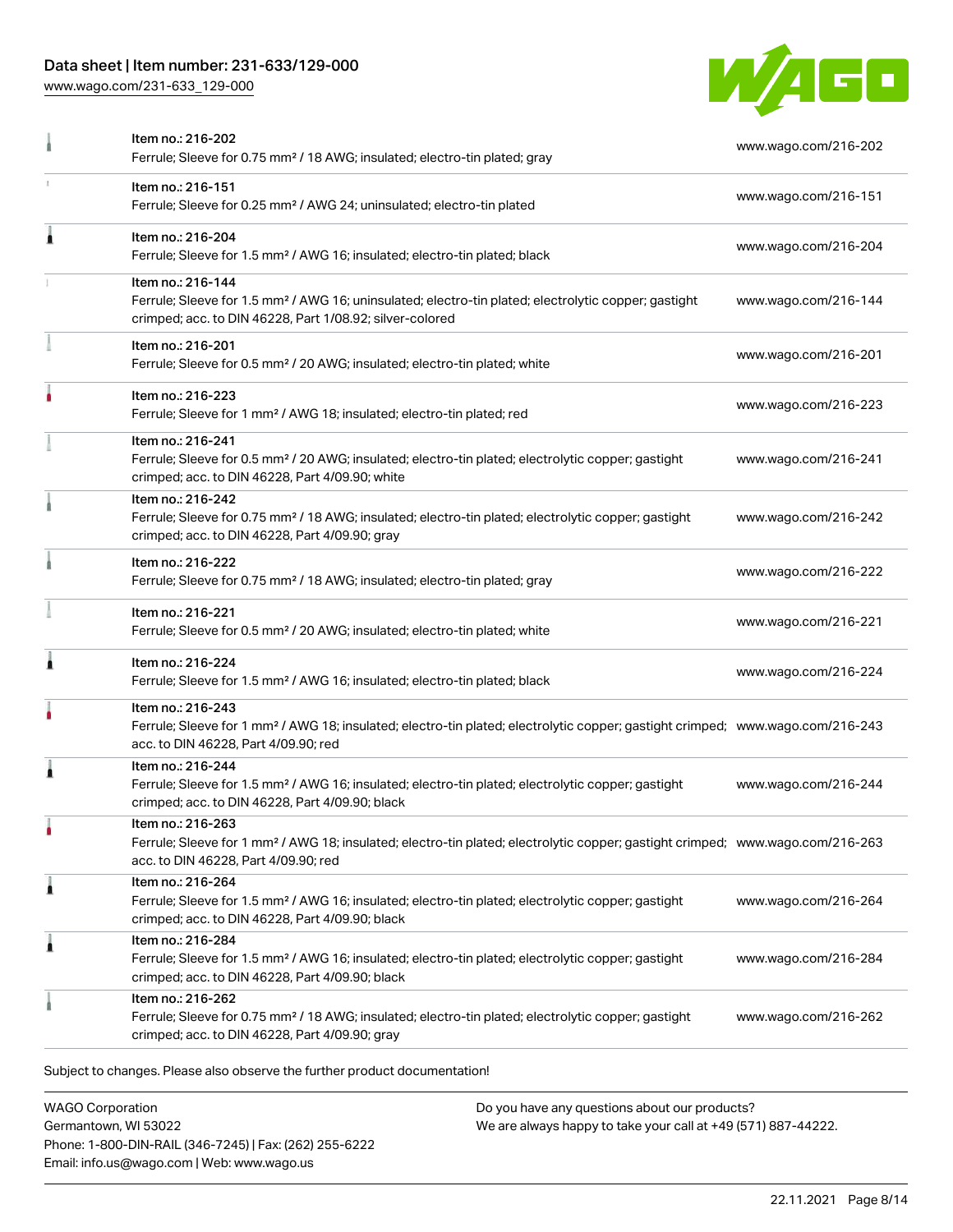## Data sheet | Item number: 231-633/129-000

[www.wago.com/231-633\\_129-000](http://www.wago.com/231-633_129-000)



|                | Item no.: 216-301<br>Ferrule; Sleeve for 0.25 mm <sup>2</sup> / AWG 24; insulated; electro-tin plated; yellow          | www.wago.com/216-301 |
|----------------|------------------------------------------------------------------------------------------------------------------------|----------------------|
|                | Item no.: 216-321<br>Ferrule; Sleeve for 0.25 mm <sup>2</sup> / AWG 24; insulated; electro-tin plated; yellow          | www.wago.com/216-321 |
| ٠              | Item no.: 216-322<br>Ferrule; Sleeve for 0.34 mm <sup>2</sup> / 22 AWG; insulated; electro-tin plated; green           | www.wago.com/216-322 |
|                | Item no.: 216-302<br>Ferrule; Sleeve for 0.34 mm <sup>2</sup> / 22 AWG; insulated; electro-tin plated; light turquoise | www.wago.com/216-302 |
| <b>Tools</b>   |                                                                                                                        |                      |
| Operating tool |                                                                                                                        |                      |
|                | Item no.: 209-130<br>Operating tool; suitable for 264, 280 and 281 Series; 1-way; of insulating material; white        | www.wago.com/209-130 |
|                | Item no.: 209-132<br>Operating tool; for connecting comb-style jumper bar; 2-way; of insulating material               | www.wago.com/209-132 |
|                | Item no.: 210-657<br>Operating tool; Blade: 3.5 x 0.5 mm; with a partially insulated shaft; short; multicoloured       | www.wago.com/210-657 |
|                | Item no.: 210-720<br>Operating tool; Blade: 3.5 x 0.5 mm; with a partially insulated shaft; multicoloured              | www.wago.com/210-720 |
|                | Item no.: 231-131<br>Operating tool; made of insulating material; 1-way; loose; white                                  | www.wago.com/231-131 |
|                | Item no.: 231-291<br>Operating tool; made of insulating material; 1-way; loose; red                                    | www.wago.com/231-291 |
|                | Item no.: 280-432<br>Operating tool; made of insulating material; 2-way; white                                         | www.wago.com/280-432 |
|                | Item no.: 280-434<br>Operating tool; made of insulating material; 4-way                                                | www.wago.com/280-434 |
|                | Item no.: 280-437<br>Operating tool; made of insulating material; 7-way                                                | www.wago.com/280-437 |
|                | Item no.: 280-440<br>Operating tool; made of insulating material; 10-way                                               | www.wago.com/280-440 |
|                | Item no.: 280-435<br>Operating tool; made of insulating material; 5-way; gray                                          | www.wago.com/280-435 |
|                | Item no.: 280-436<br>Operating tool; made of insulating material; 6-way                                                | www.wago.com/280-436 |
|                |                                                                                                                        |                      |

Subject to changes. Please also observe the further product documentation!

WAGO Corporation Germantown, WI 53022 Phone: 1-800-DIN-RAIL (346-7245) | Fax: (262) 255-6222 Email: info.us@wago.com | Web: www.wago.us Do you have any questions about our products? We are always happy to take your call at +49 (571) 887-44222.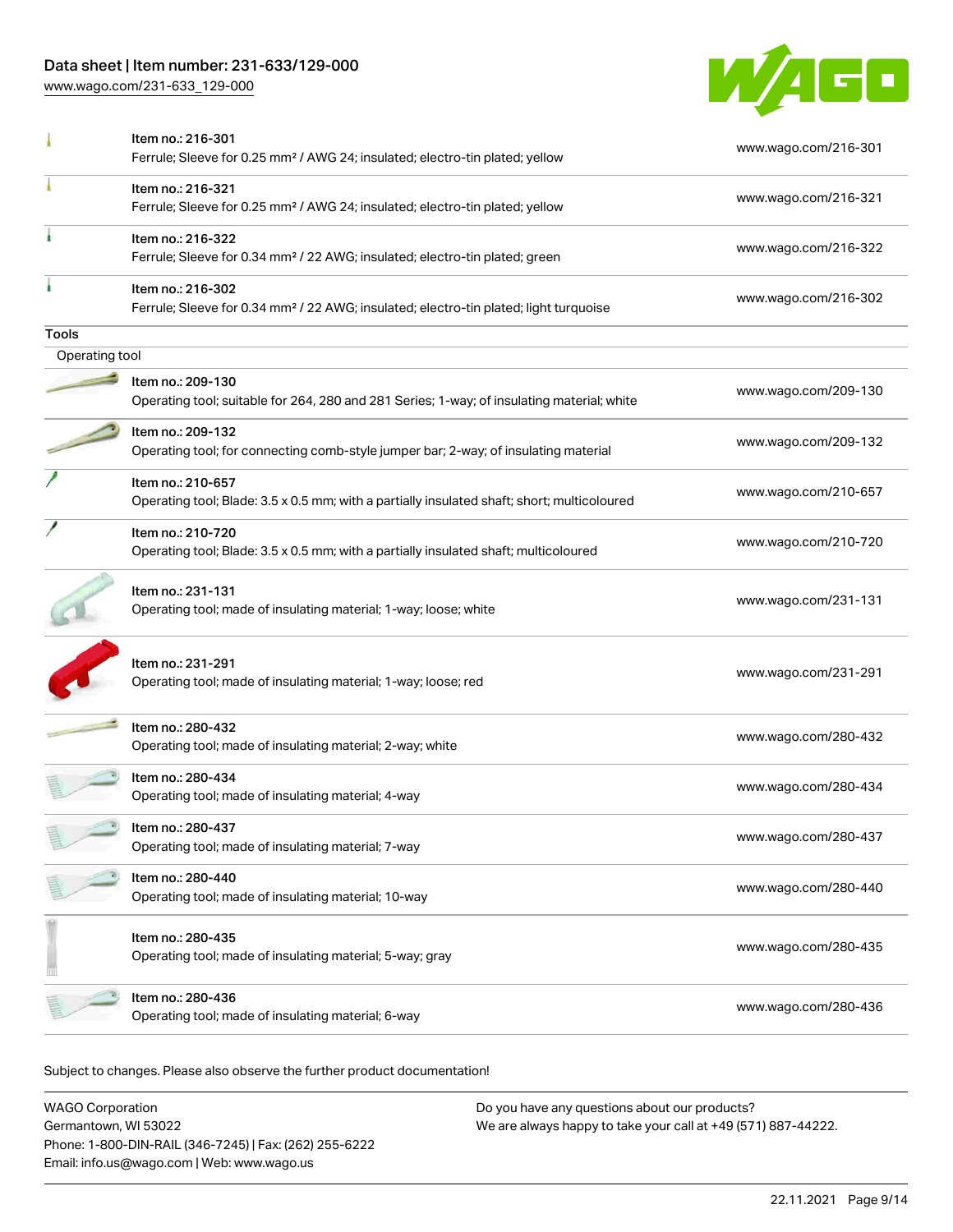Item no.: 280-438

[www.wago.com/231-633\\_129-000](http://www.wago.com/231-633_129-000)

 $\mathcal{R}$ 



[www.wago.com/280-438](http://www.wago.com/280-438)

|                       | Operating tool; made of insulating material; 8-way                                                      |                                  |
|-----------------------|---------------------------------------------------------------------------------------------------------|----------------------------------|
|                       | Item no.: 280-433                                                                                       |                                  |
|                       | Operating tool; made of insulating material; 3-way                                                      | www.wago.com/280-433             |
| Marking accessories   |                                                                                                         |                                  |
| Marking strip         |                                                                                                         |                                  |
|                       | Item no.: 210-331/508-103                                                                               | www.wago.com/210-331             |
|                       | Marking strips; as a DIN A4 sheet; MARKED; 1-12 (200x); Height of marker strip: 2.3 mm/0.091 in; Strip  | /508-103                         |
|                       | length 182 mm; Horizontal marking; Self-adhesive; white                                                 |                                  |
|                       | Item no.: 210-331/508-104                                                                               |                                  |
|                       | Marking strips; as a DIN A4 sheet; MARKED; 13-24 (200x); Height of marker strip: 2.3 mm/0.091 in; Strip | www.wago.com/210-331<br>/508-104 |
|                       | length 182 mm; Horizontal marking; Self-adhesive; white                                                 |                                  |
|                       | Item no.: 210-332/508-202                                                                               |                                  |
|                       | Marking strips; as a DIN A4 sheet; MARKED; 1-16 (160x); Height of marker strip: 3 mm; Strip length 182  | www.wago.com/210-332             |
|                       | mm; Horizontal marking; Self-adhesive; white                                                            | /508-202                         |
|                       | Item no.: 210-332/508-204                                                                               |                                  |
|                       | Marking strips; as a DIN A4 sheet; MARKED; 17-32 (160x); Height of marker strip: 3 mm; Strip length     | www.wago.com/210-332             |
|                       | 182 mm; Horizontal marking; Self-adhesive; white                                                        | /508-204                         |
|                       | Item no.: 210-332/508-206                                                                               |                                  |
|                       | Marking strips; as a DIN A4 sheet; MARKED; 33-48 (160x); Height of marker strip: 3 mm; Strip length     | www.wago.com/210-332             |
|                       | 182 mm; Horizontal marking; Self-adhesive; white                                                        | /508-206                         |
|                       | Item no.: 210-332/508-205                                                                               |                                  |
|                       | Marking strips; as a DIN A4 sheet; MARKED; 1-32 (80x); Height of marker strip: 3 mm; Strip length 182   | www.wago.com/210-332<br>/508-205 |
|                       | mm; Horizontal marking; Self-adhesive; white                                                            |                                  |
| Cover                 |                                                                                                         |                                  |
| Cover                 |                                                                                                         |                                  |
|                       | Item no.: 231-669                                                                                       |                                  |
|                       | Lockout caps; for covering unused clamping units; orange                                                | www.wago.com/231-669             |
| <b>Strain relief</b>  |                                                                                                         |                                  |
| Strain relief housing |                                                                                                         |                                  |
|                       | Item no.: 232-633                                                                                       |                                  |
|                       | Strain relief housing; orange                                                                           | www.wago.com/232-633             |
| Jumpers               |                                                                                                         |                                  |
| Jumper                |                                                                                                         |                                  |
|                       | Item no.: 231-905                                                                                       |                                  |
|                       |                                                                                                         | www.wago.com/231-905             |
|                       | Jumper; for conductor entry; 5-way; insulated; gray                                                     |                                  |
|                       | Item no.: 231-903                                                                                       | www.wago.com/231-903             |
|                       | Jumper; for conductor entry; 3-way; insulated; gray                                                     |                                  |
|                       | Item no.: 231-907                                                                                       |                                  |
|                       |                                                                                                         |                                  |
|                       | Subject to changes. Please also observe the further product documentation!                              |                                  |

WAGO Corporation Germantown, WI 53022 Phone: 1-800-DIN-RAIL (346-7245) | Fax: (262) 255-6222 Email: info.us@wago.com | Web: www.wago.us Do you have any questions about our products? We are always happy to take your call at +49 (571) 887-44222.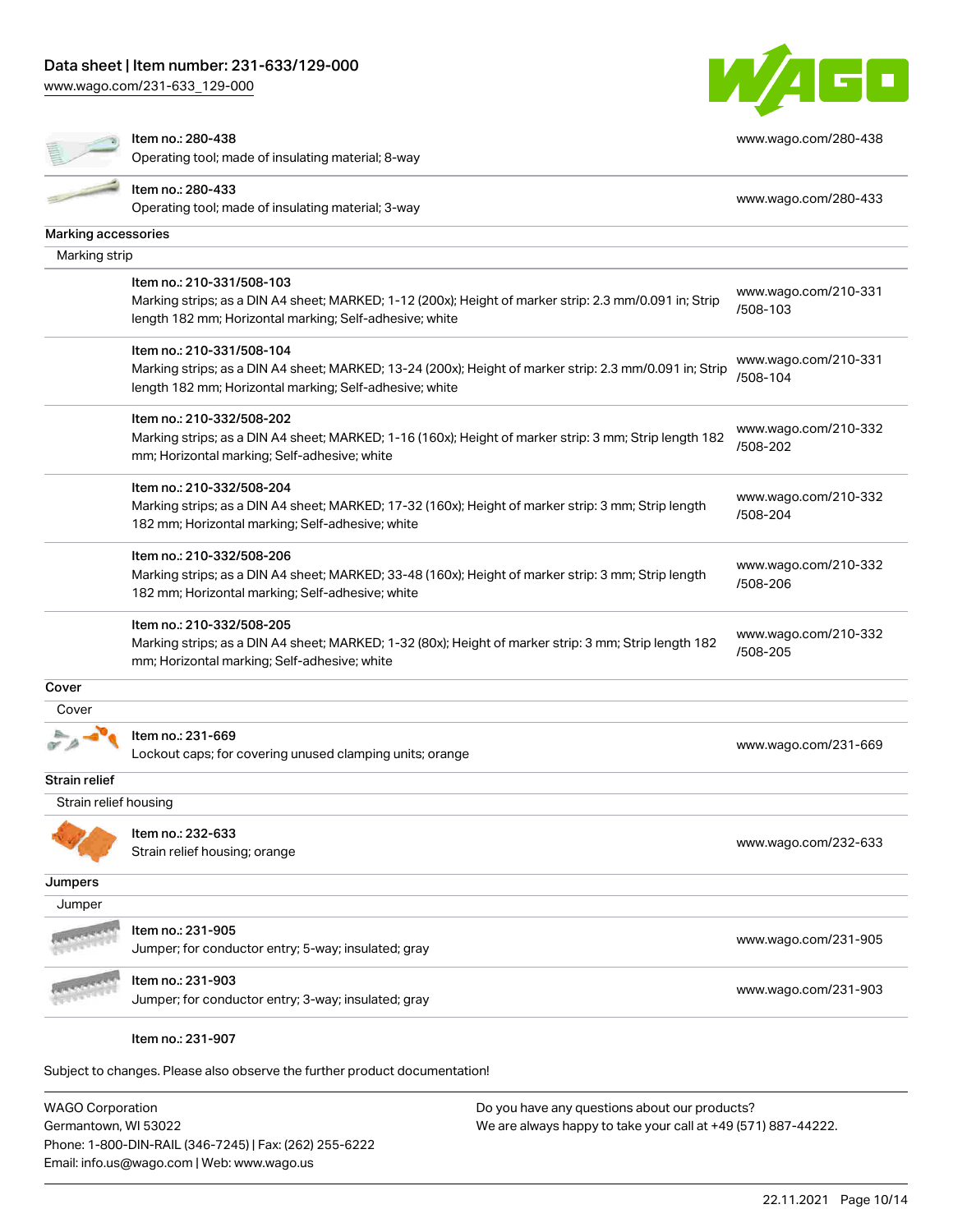# Data sheet | Item number: 231-633/129-000

[www.wago.com/231-633\\_129-000](http://www.wago.com/231-633_129-000)



|                                   | Jumper; for conductor entry; 7-way; insulated; gray                                                                                                       |            |               | www.wago.com/231-907 |
|-----------------------------------|-----------------------------------------------------------------------------------------------------------------------------------------------------------|------------|---------------|----------------------|
|                                   | Item no.: 231-910<br>Jumper; for conductor entry; 10-way; insulated; gray                                                                                 |            |               | www.wago.com/231-910 |
|                                   | Item no.: 231-902<br>Jumper; for conductor entry; 2-way; insulated; gray                                                                                  |            |               | www.wago.com/231-902 |
| <b>Downloads</b><br>Documentation |                                                                                                                                                           |            |               |                      |
| <b>Additional Information</b>     |                                                                                                                                                           |            |               |                      |
| Technical explanations            |                                                                                                                                                           | 2019 Apr 3 | pdf<br>2.0 MB | Download             |
| <b>CAD files</b>                  |                                                                                                                                                           |            |               |                      |
| CAD data                          |                                                                                                                                                           |            |               |                      |
|                                   | 2D/3D Models 231-633/129-000                                                                                                                              |            | <b>URL</b>    | Download             |
| <b>CAE</b> data                   |                                                                                                                                                           |            |               |                      |
|                                   | ZUKEN Portal 231-633/129-000                                                                                                                              |            | <b>URL</b>    | Download             |
|                                   | <b>Environmental Product Compliance</b>                                                                                                                   |            |               |                      |
| <b>Compliance Search</b>          |                                                                                                                                                           |            |               |                      |
|                                   | Environmental Product Compliance 231-633/129-000                                                                                                          |            | <b>URL</b>    | Download             |
|                                   | 1-conductor male connector; CAGE CLAMP <sup>®</sup> ; 2.5 mm <sup>2</sup> ; Pin spacing 5.08 mm; 3-pole;<br>Snap-in flange; 2,50 mm <sup>2</sup> ; orange |            |               |                      |

## Installation Notes

Subject to changes. Please also observe the further product documentation!

WAGO Corporation Germantown, WI 53022 Phone: 1-800-DIN-RAIL (346-7245) | Fax: (262) 255-6222 Email: info.us@wago.com | Web: www.wago.us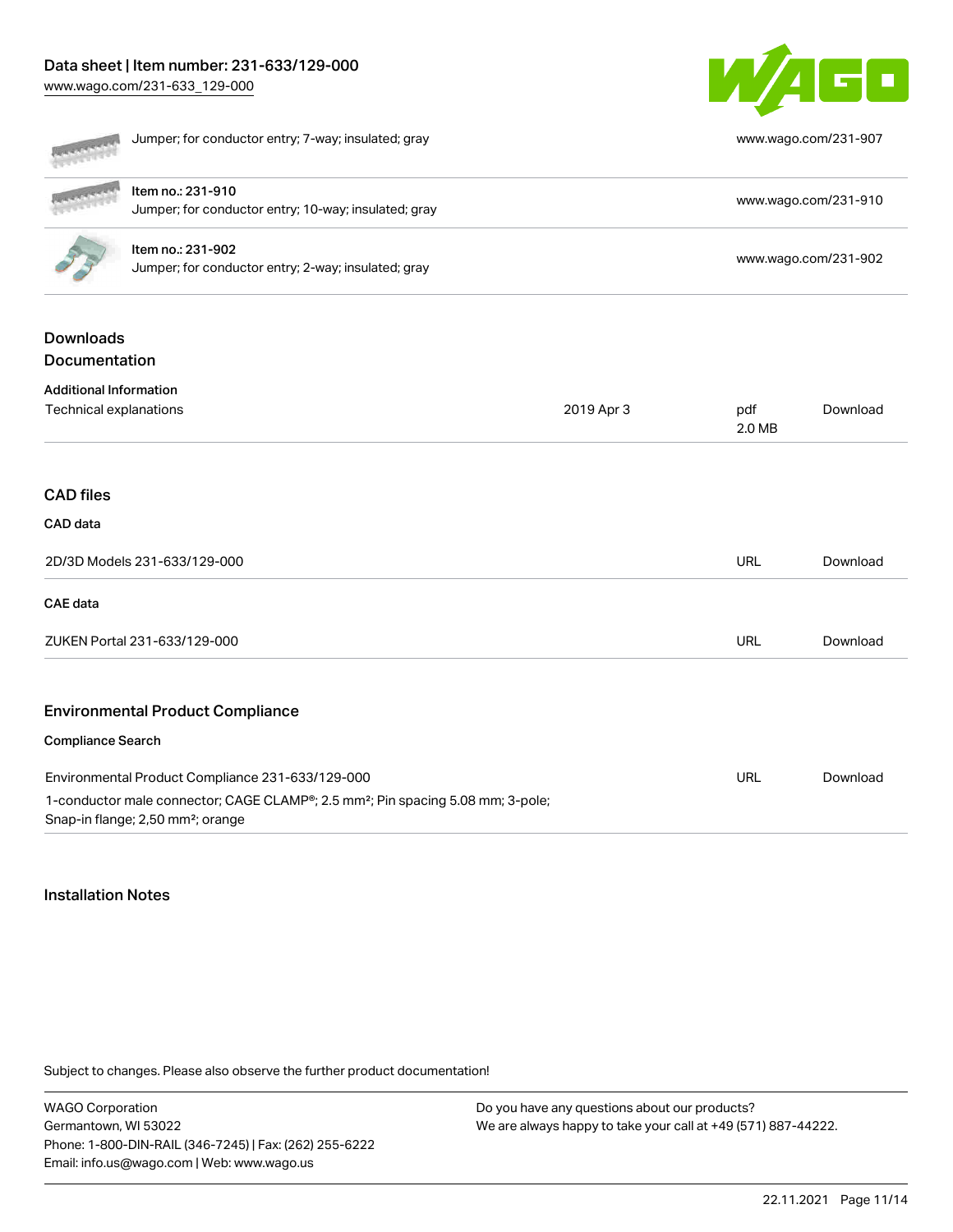



Inserting a conductor via 3.5 mm screwdriver – CAGE CLAMP® actuation parallel to conductor entry.



Inserting a conductor via 3.5 mm screwdriver – CAGE CLAMP® actuation perpendicular to conductor entry.



Inserting a conductor into CAGE CLAMP® unit via operating lever (231-291).



Inserting a conductor via operating tool.

#### Coding



Coding a male header – fitting coding key(s).

Subject to changes. Please also observe the further product documentation!

WAGO Corporation Germantown, WI 53022 Phone: 1-800-DIN-RAIL (346-7245) | Fax: (262) 255-6222 Email: info.us@wago.com | Web: www.wago.us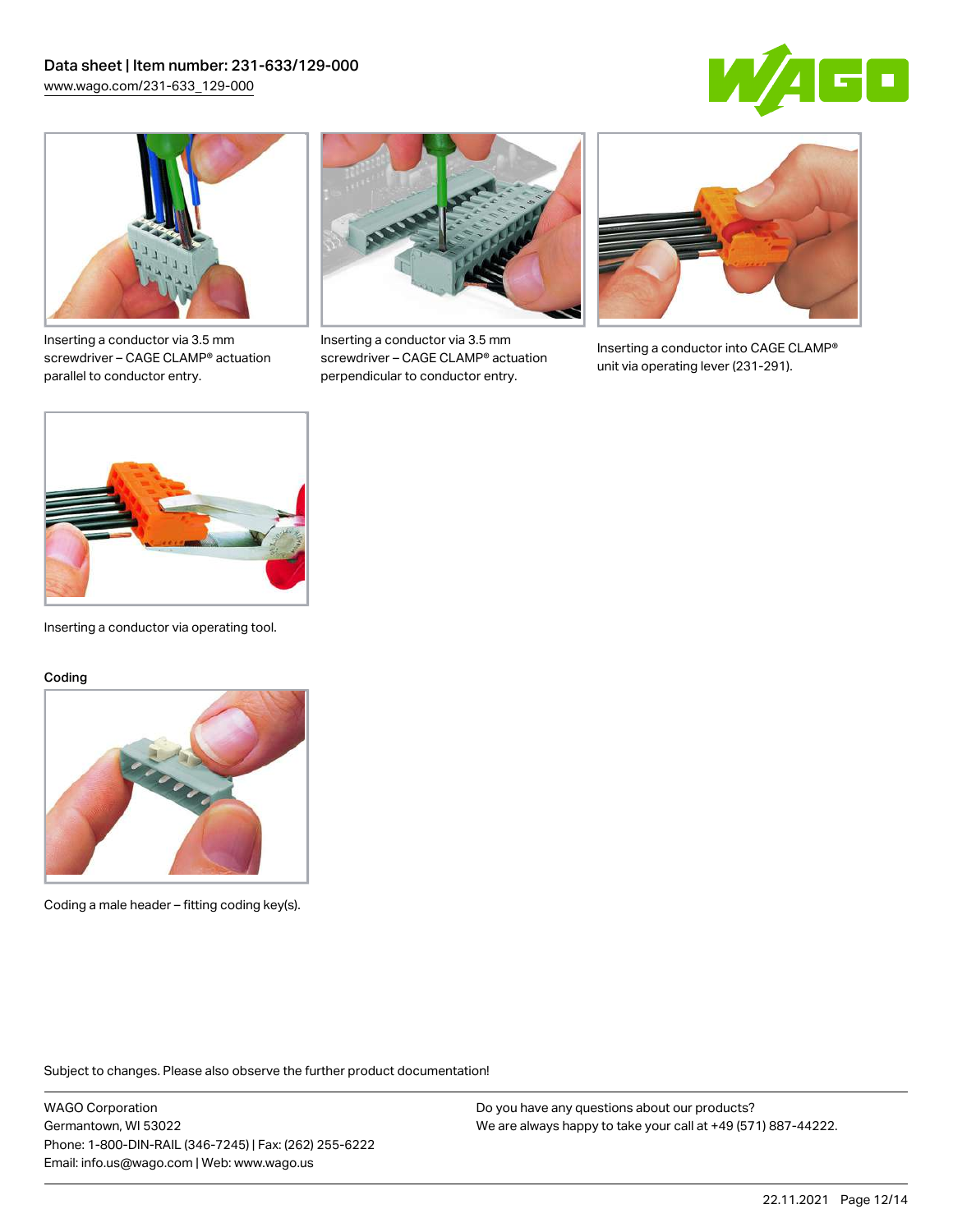



Testing – female connector with CAGE CLAMP®

Integrated test ports for testing perpendicular to conductor entry via 2 or 2.3 mm Ø test plug

Installation



Male connector with strain relief plate



Strain relief housing shown with a male connector equipped with CAGE CLAMP®

Marking

Subject to changes. Please also observe the further product documentation!

WAGO Corporation Germantown, WI 53022 Phone: 1-800-DIN-RAIL (346-7245) | Fax: (262) 255-6222 Email: info.us@wago.com | Web: www.wago.us